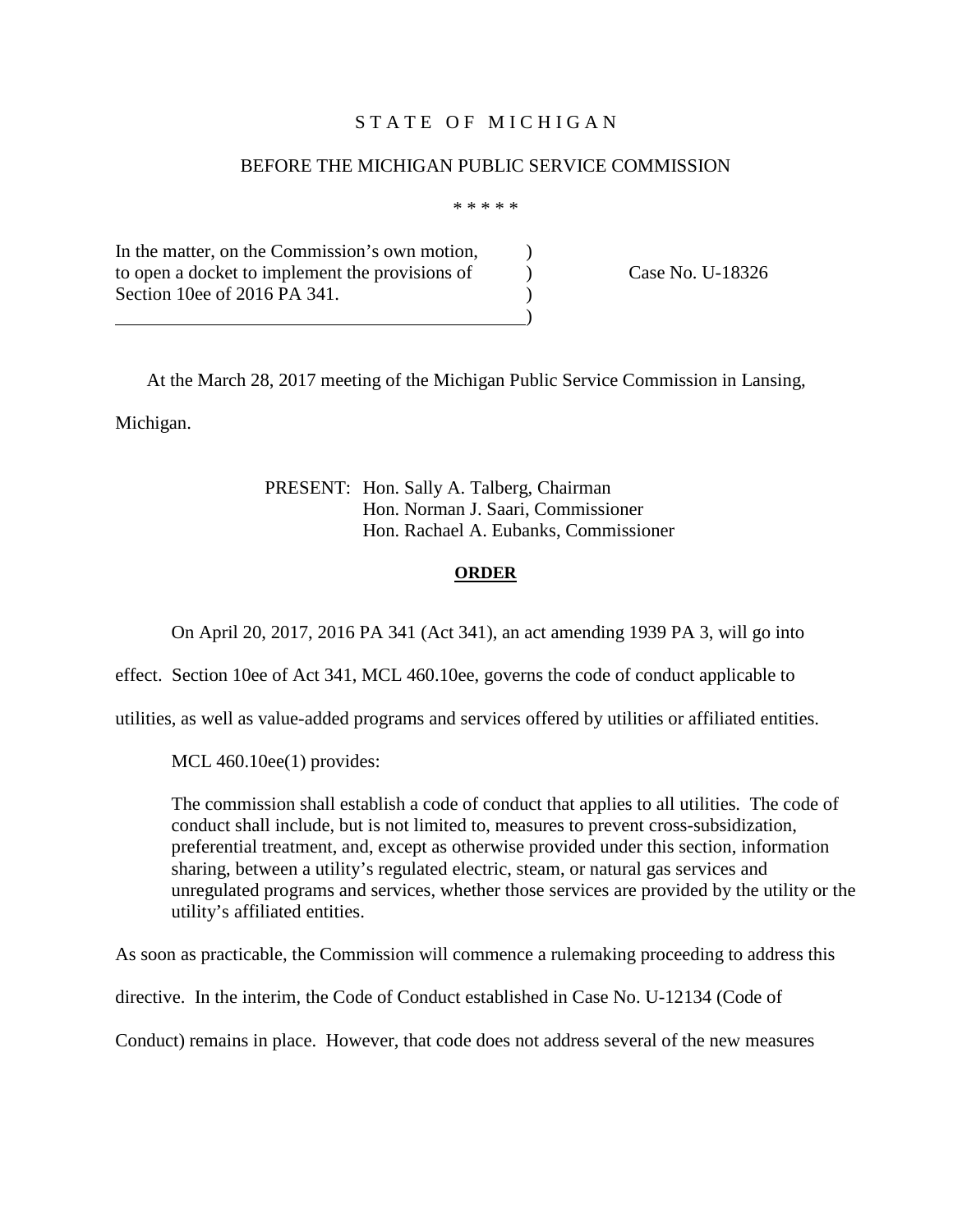mandated by Section [1](#page-1-0)0ee.<sup>1</sup> This order will provide guidance (and a docket) for utilities choosing to commence activities pursuant to Section 10ee.

MCL 460.10ee(4) requires a utility to notify the Commission of its intent to offer its customers a new value-added program or service before offering the program or service, but provides no other guidance. Utilities that intend to offer a program or service pursuant to Section 10ee shall notify the Commission no less than 30 days before offering the program or service to customers. Consistent with Section 10ee(6), the written notification shall provide the Commission with a description of the new program or service, including the personnel responsible for management of the program or service and their location, and how costs will be allocated to the unregulated program or service. A copy of the business plan for the new program or service shall be included with the notice. For the time being, such notifications shall be filed in this docket.

MCL  $460.10ee(6)(c)$  and  $(15)$  each require utilities to submit an annual report. This is in addition to the annual report regarding complaints that is already required from electric utilities and alternative electric suppliers (AESs) under Section VII.C. of the Code of Conduct. Electric utilities and AESs may submit one annual report to the Commission (consolidating the information sought from utilities under all three provisions) on the date that they normally provide the existing annual report regarding complaints, and may continue to make that filing in Case No. U-12134. Natural gas and steam utilities affected by Section 10ee shall submit their annual reports no later than April 30 of each year, commencing in 2018, in this docket.

The Commission notes that MCL 460.10ee(10)(a) provides as follows:

(10) In marketing a value-added program or service offered under this section to the public, a utility shall do all of the following:

-

<span id="page-1-0"></span> $<sup>1</sup>$  The Commission notes that, to the extent that any of the provisions of Section 10ee conflict</sup> with the provisions of the Code of Conduct, Section 10ee prevails. All existing waivers to the Code of Conduct will remain in place.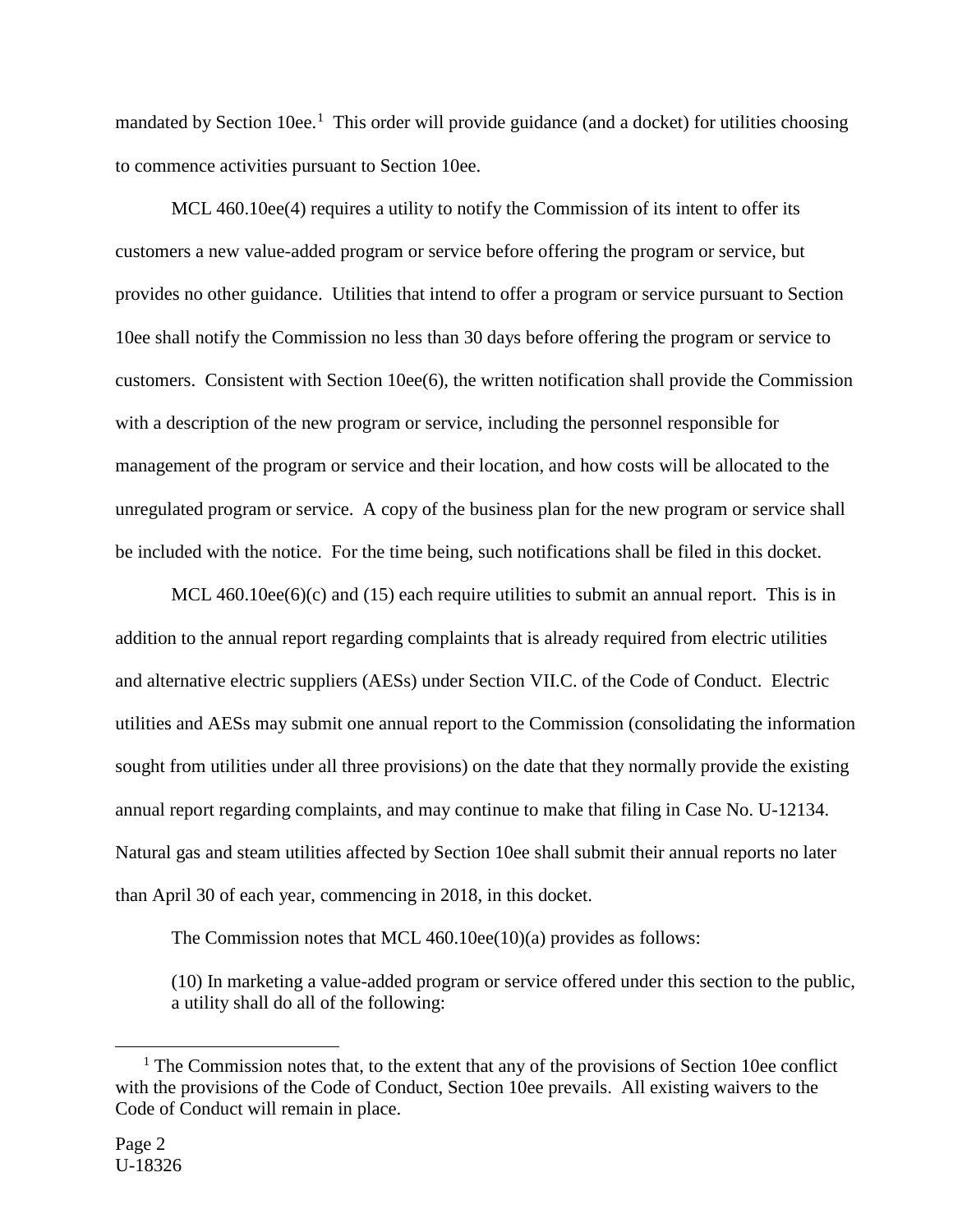(a) In the manner and to the extent allowed by commission rule or order, provide upon request to a provider of a similar program or service any lists of customers receiving regulated service that the utility provides to its value-added programs or services. The customer list shall be provided within 5 business days of the request on a nondiscriminatory basis. A new customer shall be added to the customer list within 1 business day of the date the customer requests to enroll in the program or service.

Thus, customer lists, as described in the statute, may be provided on request in "the manner and to the extent allowed by commission rule or order." The Commission finds that any customer list provided pursuant to Section 10ee(10)(a) must comply with any existing data privacy tariff applicable to the affected utility.

Finally, electric utilities continue to have the ability to seek a waiver from the Code of Conduct. Utilities and AESs may also seek a waiver from any provision of this order. The request for a waiver may be filed in this docket or in a docket addressing the subject matter of the waiver.

#### THEREFORE, IT IS ORDERED that:

A. Utilities, as defined in MCL 460.10ee(16)(a), that intend to offer a program or service pursuant to MCL 460.10ee shall notify the Commission no less than 30 days before offering the program or service to customers by filing notification in this docket. The written notification shall provide the Commission with a description of the new program or service, including the personnel responsible for management of the program or service and their location, and how costs will be allocated to the unregulated program or service to ensure that there is no cross-subsidization between regulated and unregulated programs or services. A copy of the business plan for the new program or service shall be included.

B. Electric utilities and alternative electric suppliers may submit one annual report to the Commission (consolidating the information sought under the Code of Conduct issued in Case No. U-12134, and MCL 460.10ee(6)(c) and (15)) on the date that they normally provide the existing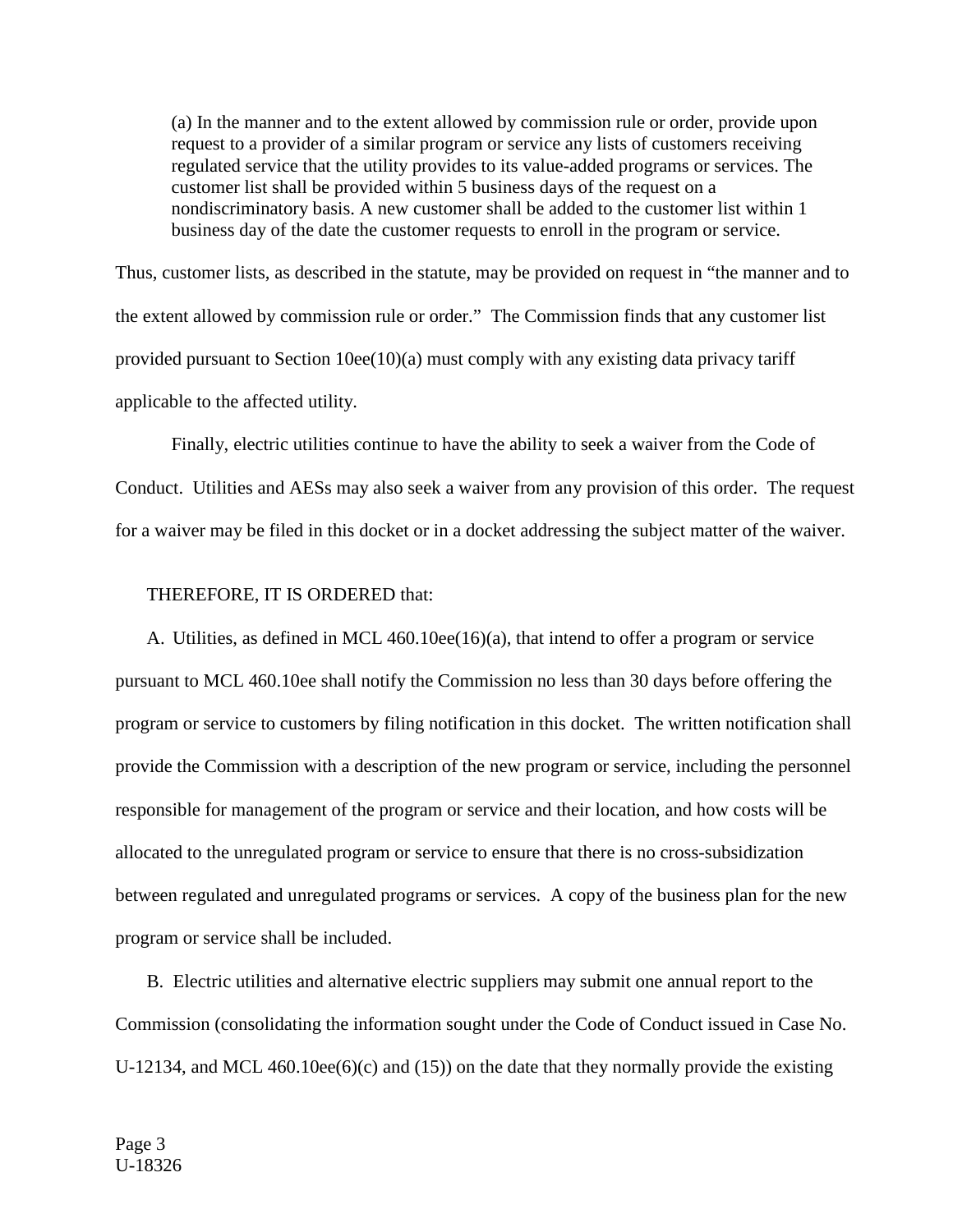annual report regarding complaints, and may continue to make that filing in Case No. U-12134. Natural gas and steam utilities affected by MCL 460.10ee shall submit their annual reports no later than April 30 of each year, commencing in 2018, in this docket.

C. Utilities, as defined in MCL 460.10ee(16)(a), providing customer lists pursuant to MCL 460.10ee(10)(a) must comply with any existing data privacy tariffs applicable to the affected utility.

D. Utilities, as defined in MCL 460.10ee(16)(a), and alternative electric suppliers may seek a waiver from any provision of this order. The request for a waiver may be filed in this docket or in a docket addressing the subject matter of the waiver.

The Commission reserves jurisdiction and may issue further orders as necessary.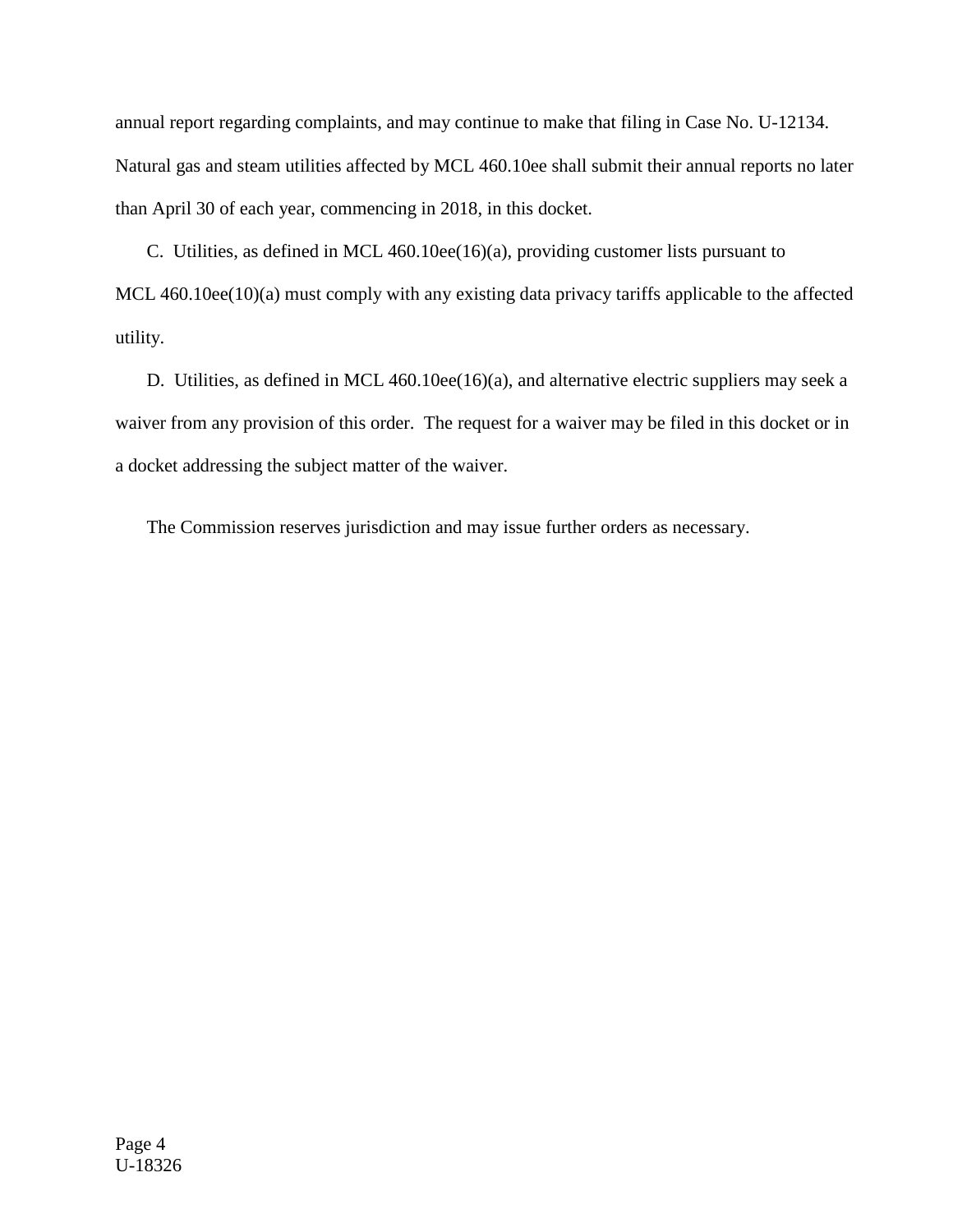Any party desiring to appeal this order must do so in the appropriate court within 30 days after issuance and notice of this order, pursuant to MCL 462.26. To comply with the Michigan Rules of Court's requirement to notify the Commission of an appeal, appellants shall send required notices to both the Commission's Executive Secretary and to the Commission's Legal Counsel. Electronic notifications should be sent to the Executive Secretary at [mpscedockets@michigan.gov](mailto:mpscedockets@michigan.gov) and to the Michigan Department of the Attorney General - Public Service Division at [pungp1@michigan.gov.](mailto:pungp1@michigan.gov) In lieu of electronic submissions, paper copies of such notifications may be sent to the Executive Secretary and the Attorney General - Public Service Division at 7109 W. Saginaw Hwy., Lansing, MI 48917.

#### MICHIGAN PUBLIC SERVICE COMMISSION

 $SayA Tay$ \_\_\_\_\_\_\_\_\_\_\_\_\_\_\_\_\_\_\_\_\_\_\_\_\_\_\_\_\_\_\_\_\_\_\_\_\_\_\_\_

Sally A. Talberg, Chairman

\_\_\_\_\_\_\_\_\_\_\_\_\_\_\_\_\_\_\_\_\_\_\_\_\_\_\_\_\_\_\_\_\_\_\_\_\_\_\_\_

Norman J. Saari, Commissioner

Rachael Cultureles

Rachael A. Eubanks, Commissioner

 $\overline{\phantom{a}}$  ,  $\overline{\phantom{a}}$  ,  $\overline{\phantom{a}}$  ,  $\overline{\phantom{a}}$  ,  $\overline{\phantom{a}}$  ,  $\overline{\phantom{a}}$  ,  $\overline{\phantom{a}}$  ,  $\overline{\phantom{a}}$  ,  $\overline{\phantom{a}}$  ,  $\overline{\phantom{a}}$  ,  $\overline{\phantom{a}}$  ,  $\overline{\phantom{a}}$  ,  $\overline{\phantom{a}}$  ,  $\overline{\phantom{a}}$  ,  $\overline{\phantom{a}}$  ,  $\overline{\phantom{a}}$ 

By its action of March 28, 2017.

 $\star \sim 9$ \_\_\_\_\_\_\_\_\_\_\_\_\_\_\_\_\_\_\_\_\_\_\_\_\_\_\_\_\_\_\_\_

Kavita Kale, Executive Secretary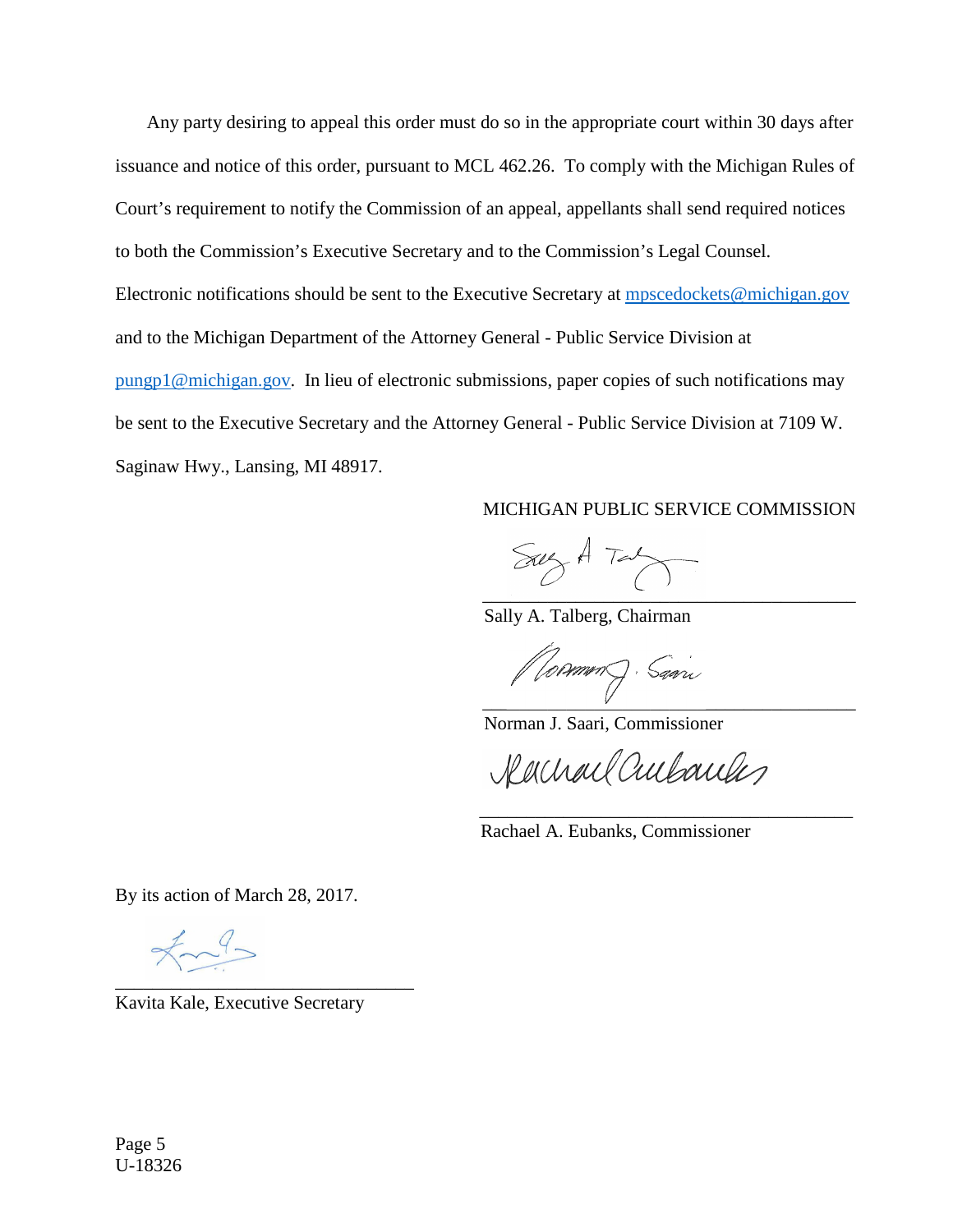# P R O O F O F S E R V I C E

STATE OF MICHIGAN )

Case No. U-18326

County of Ingham )

Lisa Felice being duly sworn, deposes and says that on March 28, 2017 A.D. she electronically notified the attached list of this **Commission Order via e-mail transmission**, to the persons as shown on the attached service list (Listserv Distribution List).

Lisa Felice

\_\_\_\_\_\_\_\_\_\_\_\_\_\_\_\_\_\_\_\_\_\_\_\_\_\_\_\_\_\_\_\_\_\_\_\_\_\_\_ Lisa Felice

Subscribed and sworn to before me this 28 day of March 2017

Cook Steven H.

Steven J. Cook Notary Public, Ingham County, Michigan As acting in Eaton County My Commission Expires: April 30, 2018

\_\_\_\_\_\_\_\_\_\_\_\_\_\_\_\_\_\_\_\_\_\_\_\_\_\_\_\_\_\_\_\_\_\_\_\_\_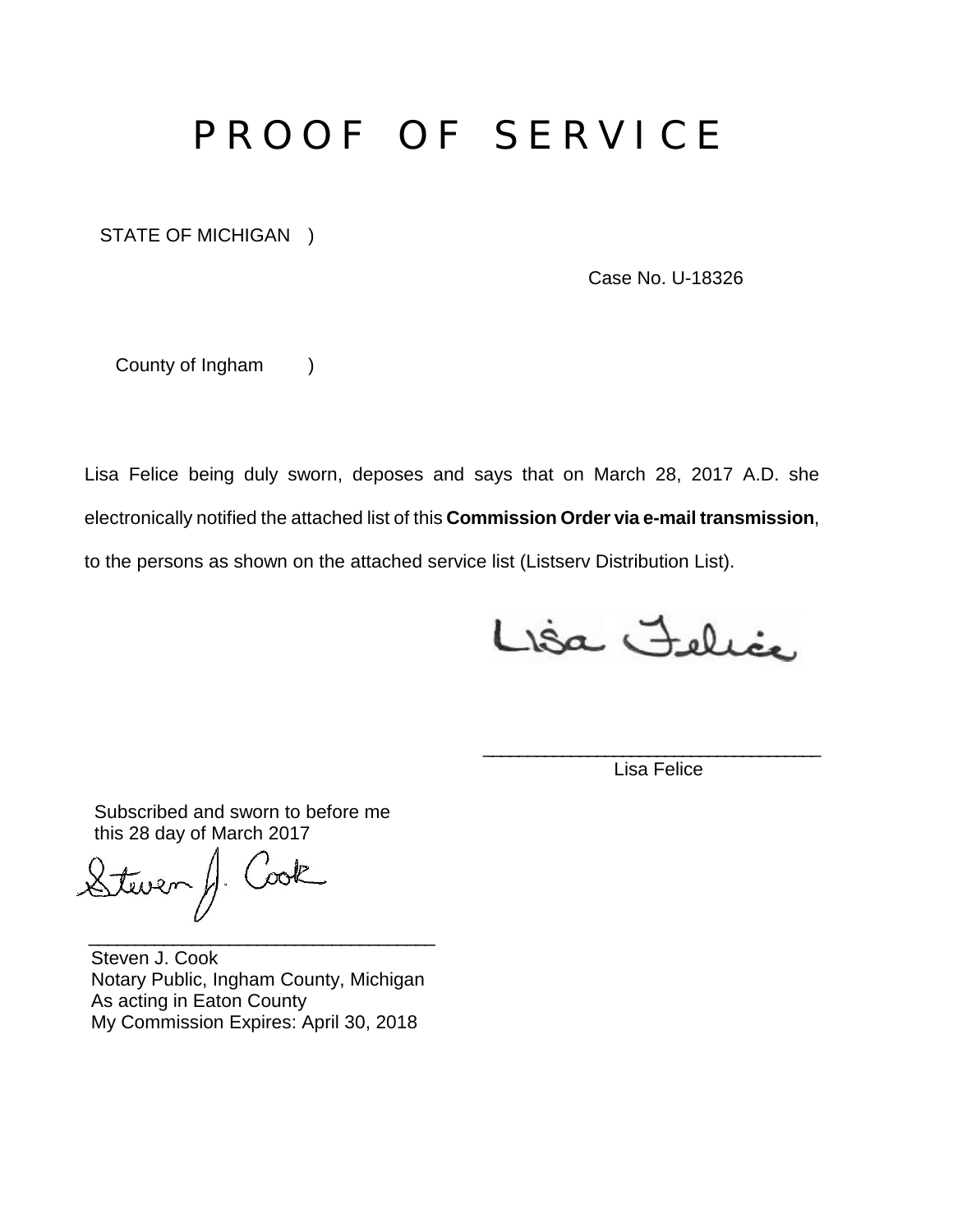### **GEMOTION DISTTRIBUTION SERVICE LIST UPDATED AS OF: 01-19-2017**

[CBaird-Forristall@MIDAMERICAN.COM](mailto:CBaird-Forristall@MIDAMERICAN.COM) Mid American [david.d.donovan@XCELENERGY.COM](mailto:david.d.donovan@XCELENERGY.COM) Noble Americas [ddasho@cloverland.com](mailto:ddasho@cloverland.com) Cloverland [bmalaski@cloverland.com](mailto:bmalaski@cloverland.com) Cloverland [vobmgr@UP.NET](mailto:vobmgr@UP.NET) Village of Baraga [braukerL@MICHIGAN.GOV](mailto:braukerL@MICHIGAN.GOV) Linda Brauker [info@VILLAGEOFCLINTON.ORG](mailto:info@VILLAGEOFCLINTON.ORG) Village of Clinton [jgraham@HOMEWORKS.ORG](mailto:jgraham@HOMEWORKS.ORG) Tri-County Electric Co-Op [mkappler@HOMEWORKS.ORG](mailto:mkappler@HOMEWORKS.ORG) Tri-County Electric Co-Op [psimmer@HOMEWORKS.ORG](mailto:psimmer@HOMEWORKS.ORG) Tri-County Electric Co-Op [aurora@FREEWAY.NET](mailto:aurora@FREEWAY.NET) Aurora Gas Company [frucheyb@DTEENERGY.COM](mailto:frucheyb@DTEENERGY.COM) Citizens Gas Fuel Company [mpscfilings@CMSENERGY.COM](mailto:mpscfilings@CMSENERGY.COM) Consumers Energy Company [jim.vansickle@SEMCOENERGY.COM](mailto:jim.vansickle@SEMCOENERGY.COM) SEMCO Energy Gas Company [kay8643990@YAHOO.COM](mailto:kay8643990@YAHOO.COM) Superior Energy Company [ebrushford@UPPCO.COM](mailto:ebrushford@UPPCO.COM) Upper Peninsula Power Company [kerriw@TEAMMIDWEST.COM](mailto:kerriw@TEAMMIDWEST.COM) Midwest Energy Coop [dave.allen@TEAMMIDWEST.COM](mailto:dave.allen@TEAMMIDWEST.COM) Midwest Energy Coop [meghant@TEAMMIDWEST.COM](mailto:meghant@TEAMMIDWEST.COM) Midwest Energy Coop [tharrell@ALGERDELTA.COM](mailto:tharrell@ALGERDELTA.COM) Alger Delta Cooperative [tonya@CECELEC.COM](mailto:tonya@CECELEC.COM) Cherryland Electric Cooperative [sboeckman@GLENERGY.COM](mailto:sboeckman@GLENERGY.COM) Great Lakes Energy Cooperative [llopez@LIBERTYPOWERCORP.COM](mailto:llopez@LIBERTYPOWERCORP.COM) Liberty Power Deleware (Holdings) [kmarklein@STEPHENSON-MI.COM](mailto:kmarklein@STEPHENSON-MI.COM) Stephson Utilities Department [debbie@ONTOREA.COM](mailto:debbie@ONTOREA.COM) Ontonagon Cnty Rural Elec [sharonkr@PIEG.COM](mailto:sharonkr@PIEG.COM) Presque Isle Electric & Gas Cooperative, INC [dbraun@TECMI.COOP](mailto:dbraun@TECMI.COOP) Thumb Electric [rbishop@BISHOPENERGY.COM](mailto:rbishop@BISHOPENERGY.COM) Bishop Energy [mkuchera@BLUESTARENERGY.COM](mailto:mkuchera@BLUESTARENERGY.COM) BlueStar Energy [todd.mortimer@CMSENERGY.COM](mailto:todd.mortimer@CMSENERGY.COM) CMS Energy [igoodman@COMMERCEENERGY.COM](mailto:igoodman@COMMERCEENERGY.COM) Commerce Energy [david.fein@CONSTELLATION.COM](mailto:david.fein@CONSTELLATION.COM) Constellation Energy [kate.stanley@CONSTELLATION.COM](mailto:kate.stanley@CONSTELLATION.COM) Constellation Energy [kate.fleche@CONSTELLATION.COM](mailto:kate.fleche@CONSTELLATION.COM) Constellation New Energy [mpscfilings@DTEENERGY.COM](mailto:mpscfilings@DTEENERGY.COM) DTE Energy [Don.Morgan@DUKE-ENERGY.COM](mailto:Don.Morgan@DUKE-ENERGY.COM) Duke Energy [john.finnigan@DUKE-ENERGY.COM](mailto:john.finnigan@DUKE-ENERGY.COM) Duke Energy [bgorman@FIRSTENERGYCORP.COM](mailto:bgorman@FIRSTENERGYCORP.COM) First Energy [vnguyen@MIDAMERICAN.COM](mailto:vnguyen@MIDAMERICAN.COM) MidAmerican Energy [rarchiba@FOSTEROIL.COM](mailto:rarchiba@FOSTEROIL.COM) My Choice Energy [gbass@NOBLESOLUTIONS.COM](mailto:gbass@NOBLESOLUTIONS.COM) Noble American Energy [rabaey@SES4ENERGY.COM](mailto:rabaey@SES4ENERGY.COM) Santana Energy [cborr@WPSCI.COM](mailto:cborr@WPSCI.COM) Spartan Renewable Energy, Inc. (Wolverine Po [john.r.ness@XCELENERGY.COM](mailto:john.r.ness@XCELENERGY.COM) Xcel Energy [cityelectric@ESCANABA.ORG](mailto:cityelectric@ESCANABA.ORG) City of Escanaba [crystalfallsmgr@HOTMAIL.COM](mailto:crystalfallsmgr@HOTMAIL.COM) City of Crystal Falls [felicel@MICHIGAN.GOV](mailto:felicel@MICHIGAN.GOV) Lisa Felice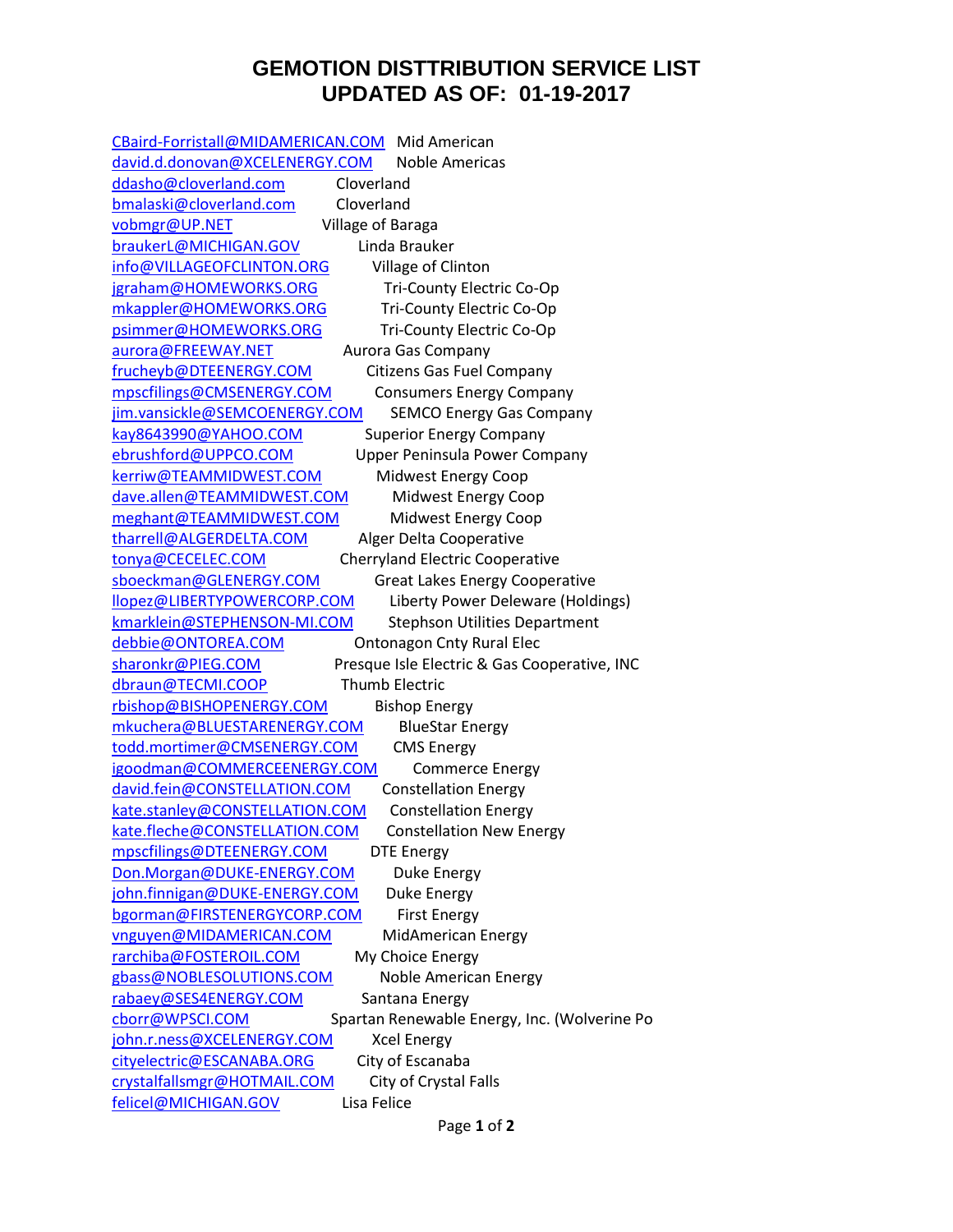## **GEMOTION DISTTRIBUTION SERVICE LIST UPDATED AS OF: 01-19-2017**

| mmann@USGANDE.COM                                   | Michigan Gas & Electric                                          |
|-----------------------------------------------------|------------------------------------------------------------------|
| mpolega@GLADSTONEMI.COM                             | City of Gladstone                                                |
| rlferguson@INTEGRYSGROUP.COM                        | <b>Integrys Group</b>                                            |
| Irgustafson@CMSENERGY.COM                           | Lisa Gustafson                                                   |
| tahoffman@CMSENERGY.COM                             | Tim Hoffman                                                      |
| daustin@IGSENERGY.COM                               | Interstate Gas Supply Inc                                        |
| krichel@DLIB.INFO                                   | <b>Thomas Krichel</b>                                            |
| pnewton@BAYCITYMI.ORG                               | Bay City Electric Light & Power                                  |
| sbn@LBWL.COM                                        | Lansing Board of Water and Light                                 |
| jreynolds@MBLP.ORG                                  | Marquette Board of Light & Power                                 |
|                                                     | bschlansker@PREMIERENERGYONLINE.COM Premier Energy Marketing LLC |
| ttarkiewicz@CITYOFMARSHALL.COM                      | City of Marshall                                                 |
| d.motley@COMCAST.NET                                | Doug Motley                                                      |
| blaird@michigan.gov                                 | Dan Blair                                                        |
| nwabuezen1@MICHIGAN.GOV                             | Nicholas Nwabueze                                                |
| mpauley@GRANGERNET.COM                              | Marc Pauley                                                      |
| ElectricDept@PORTLAND-MICHIGAN.ORG City of Portland |                                                                  |
| akb@ALPENAPOWER.COM                                 | Alpena Power                                                     |
| dbodine@LIBERTYPOWERCORP.COM                        | <b>Liberty Power</b>                                             |
| leew@WVPA.COM                                       | Wabash Valley Power                                              |
| kmolitor@WPSCI.COM                                  | <b>Wolverine Power</b>                                           |
| ham557@GMAIL.COM                                    | Lowell S.                                                        |
| AKlaviter@INTEGRYSENERGY.COM                        | Integrys Energy Service, Inc WPSES                               |
| BusinessOffice@REALGY.COM                           | <b>Realgy Energy Services</b>                                    |
| landerson@VEENERGY.COM                              | <b>Volunteer Energy Services</b>                                 |
| Ldalessandris@FES.COM                               | <b>First Energy Solutions</b>                                    |
| rboston@NOBLESOLUTIONS.COM                          | <b>Noble Energy Solutions</b>                                    |
| mbarber@HILLSDALEBPU.COM                            | Hillsdale Board of Public Utilities                              |
| mrzwiers@INTEGRYSGROUP.COM                          | Mich Gas Utilities/Upper Penn Power/Wisconsi                     |
|                                                     | dityler@MICHIGANGASUTILITIES.COM Mich Gas Utilities/Qwest        |
| donm@BPW.ZEELAND.MI.US                              | Zeeland Board of Public Works                                    |
| Teresa.ringenbach@directenergy.com Direct Energy    |                                                                  |
| christina.crable@directenergy.com Direct Energy     |                                                                  |
| Bonnie.yurga@directenergy.com Direct Energy         |                                                                  |
| ryan.harwell@directenergy.com                       | <b>Direct Energy</b>                                             |
| kadardwa@itctransco.com                             | ITC Holdings Corp.                                               |
| johnbistranin@realgy.com                            | Realgy Corp.                                                     |
| jweeks@mpower.org                                   | Jim Weeks                                                        |
| gaclark2@aep.com                                    | Indiana Michigan Power Company                                   |
| mvorabouth@ses4energy.com Santana Energy            |                                                                  |
| scdevon@uppco.com                                   | Upper Peninsula Power Company                                    |
| sjwestmoreland@voyager.net                          | <b>MEGA</b>                                                      |
| hnester@itctransco.com                              | <b>ITC Holdings</b>                                              |